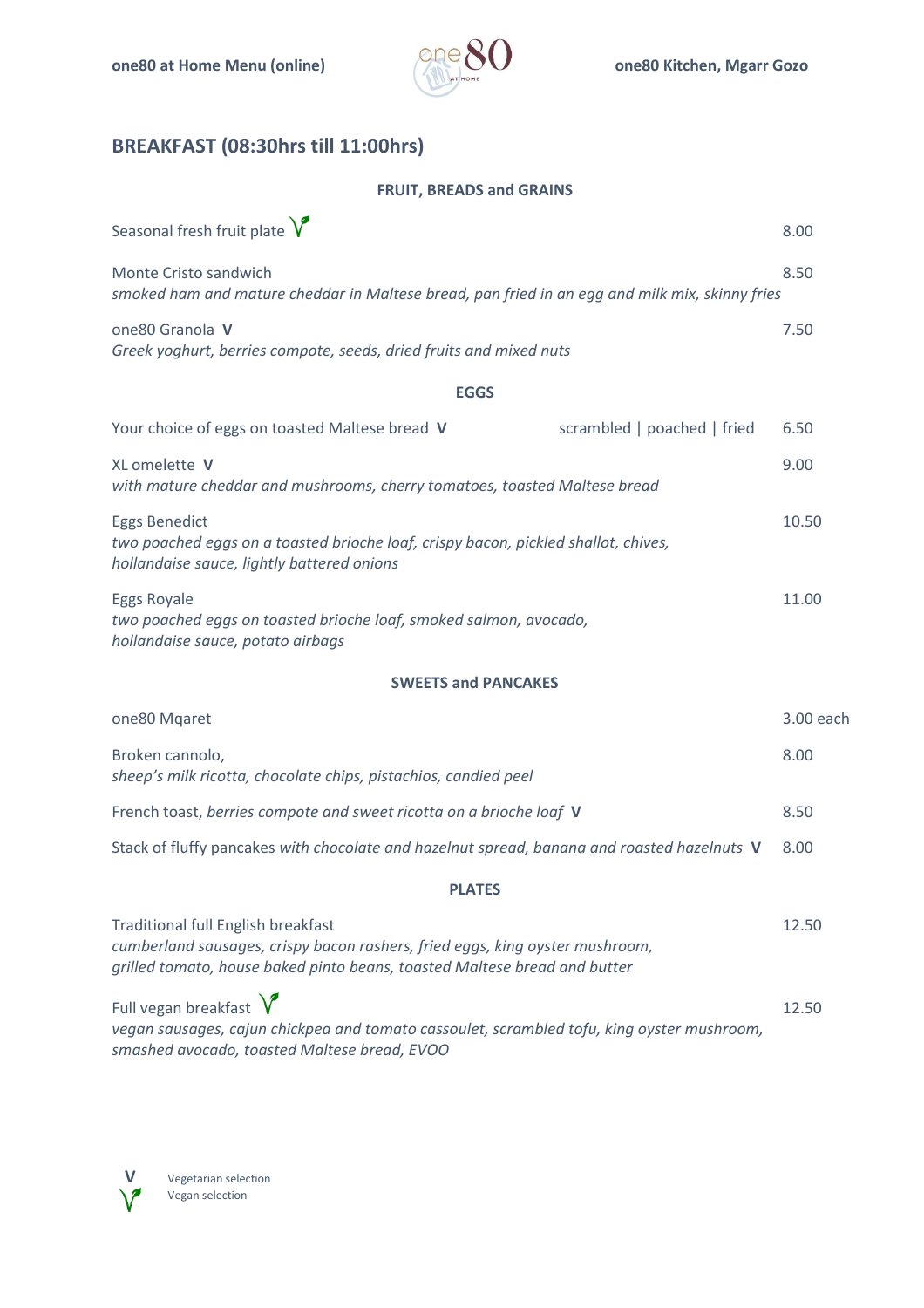

| Fresh orange juice                | 3.50                                  |
|-----------------------------------|---------------------------------------|
| Glass cold / warm milk            | 2.30                                  |
| Harrogate still / sparkling water | 330ml 2.50 750ml 4.00                 |
| Instant coffee                    | black 2.00 with milk 2.25             |
| Americano                         | 2.35                                  |
| Cappuccino                        | 2.80                                  |
| Latte macchiato                   | 2.90                                  |
| Café mocha                        | 3.00                                  |
| Iced coffee                       | classic 3.00 with ice-cream 5.50      |
| Specialty coffee (alcohol based)  | 6.00                                  |
| <b>Hot Chocolate</b>              | 3.00                                  |
| English breakfast tea             | 2.80                                  |
| Milkshake                         | vanilla   chocolate   strawberry 5.00 |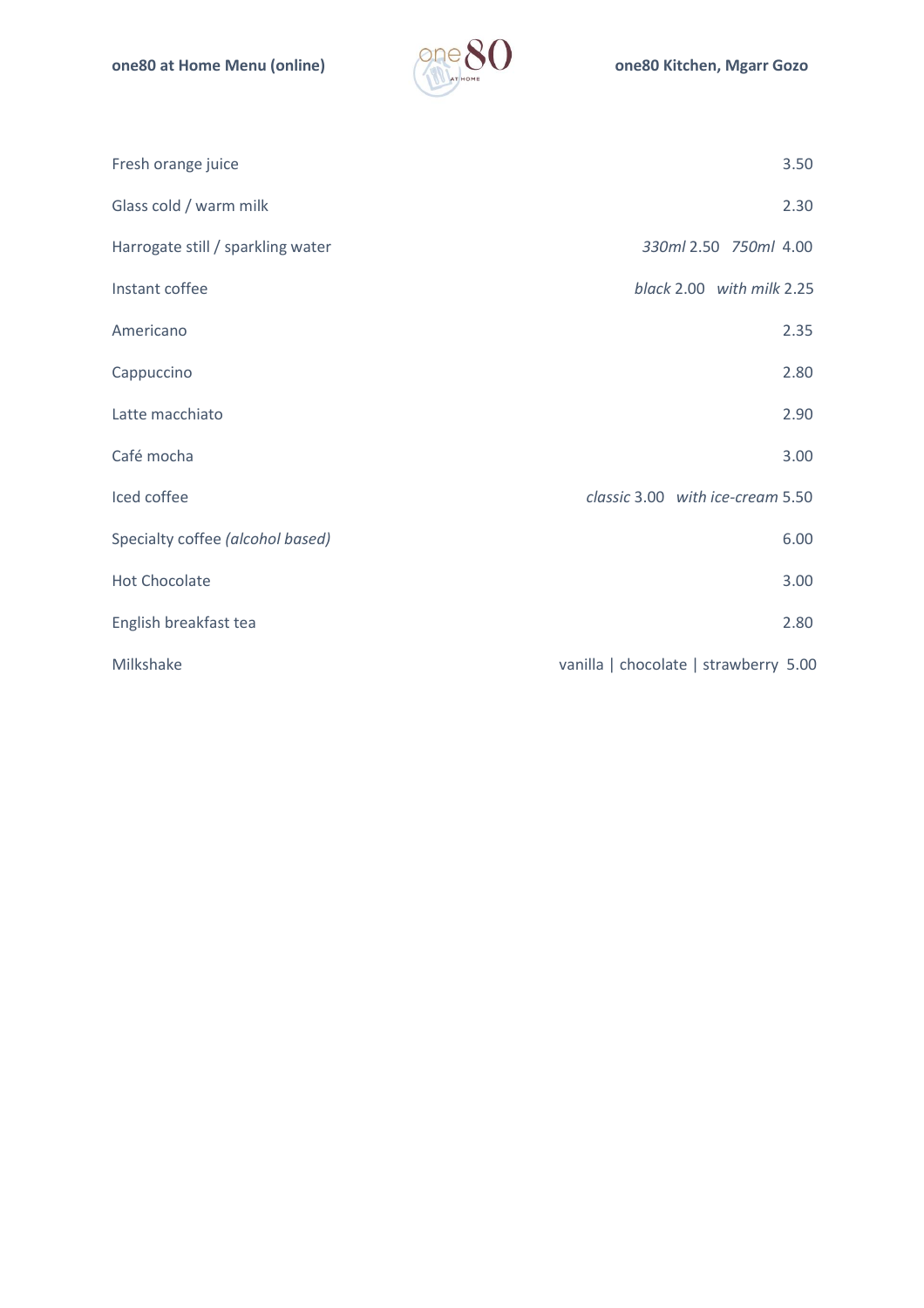

# **ALL DAY MENU (12:00hrs onwards)**

| <b>KIDS FOOD</b>                                          |      |
|-----------------------------------------------------------|------|
| Spaghetti with meatballs, tomato sauce                    |      |
| Pennette with ham and mushrooms, white sauce              |      |
| Home-made fish fingers, fries                             | 7.50 |
| Chicken breast fillet strips, fries                       | 7.50 |
| Chicken rocks, fries                                      | 7.50 |
| Home-made mini beef burger, fries                         | 7.50 |
| Carrot and cucumber sticks, hummus, warm mini brioche bun |      |

#### **SMALL PLATES**

| <b>OVEN BAKED and LARDER</b>                                                                                      |        |
|-------------------------------------------------------------------------------------------------------------------|--------|
| Maltese bread crostini, local tomatoes, garlic, basil and EVOO $\sqrt{\ }$                                        | 5      |
| Olives, Nocellara and tapenade crostini, lingue, grissini artigianali $\sqrt{\ }$                                 | 6      |
| Focaccia Gozitana,<br>sliced potatoes, fennel seeds, Maltese sausage, Gozo gbejna                                 | 6      |
| Burratina, strawberries, pisctachios, 20 year aged Aceto Balsamico DOP V                                          | 9      |
| <b>FRITTI</b>                                                                                                     |        |
| Free range classic Scotch egg, garlic aioli                                                                       | 8      |
| Mushroom croquettes, sautéed greens, apricot relish $\sqrt{\ }$                                                   | 6      |
| Battered swordfish slider, house tartar sauce                                                                     | 9      |
| Fritto misto, lightly battered calamari, whitebait, seasonal fresh fish, zucchini,<br>pickled cucumber, dill mayo | 20     |
| <b>PAN FRIED and GRILL</b>                                                                                        |        |
| Charred king prawns                                                                                               | 5 each |
| Pulpetta tan-neonati, neonati patty                                                                               | 6 each |
| Grilled asparagus, satay sauce, vegan crème fraîche, pickled shallots, peanut crumble $\sqrt{\ }$                 | 9      |
| Seared sesame crusted tuna, avocado emulsion                                                                      | 9      |
| Pan fried smoked octopus, endive, roasted orange essence                                                          | 9      |
| Pork sausage chain, fennel jam                                                                                    | 8      |
| Flame grilled beef slider, sautéed mushrooms, Gruyère, truffle mayo                                               | 8      |
| Grain fed bavette steak tagliata 150grms,<br>caramelised onion and miso ketchup, puffed wild rice                 | 16     |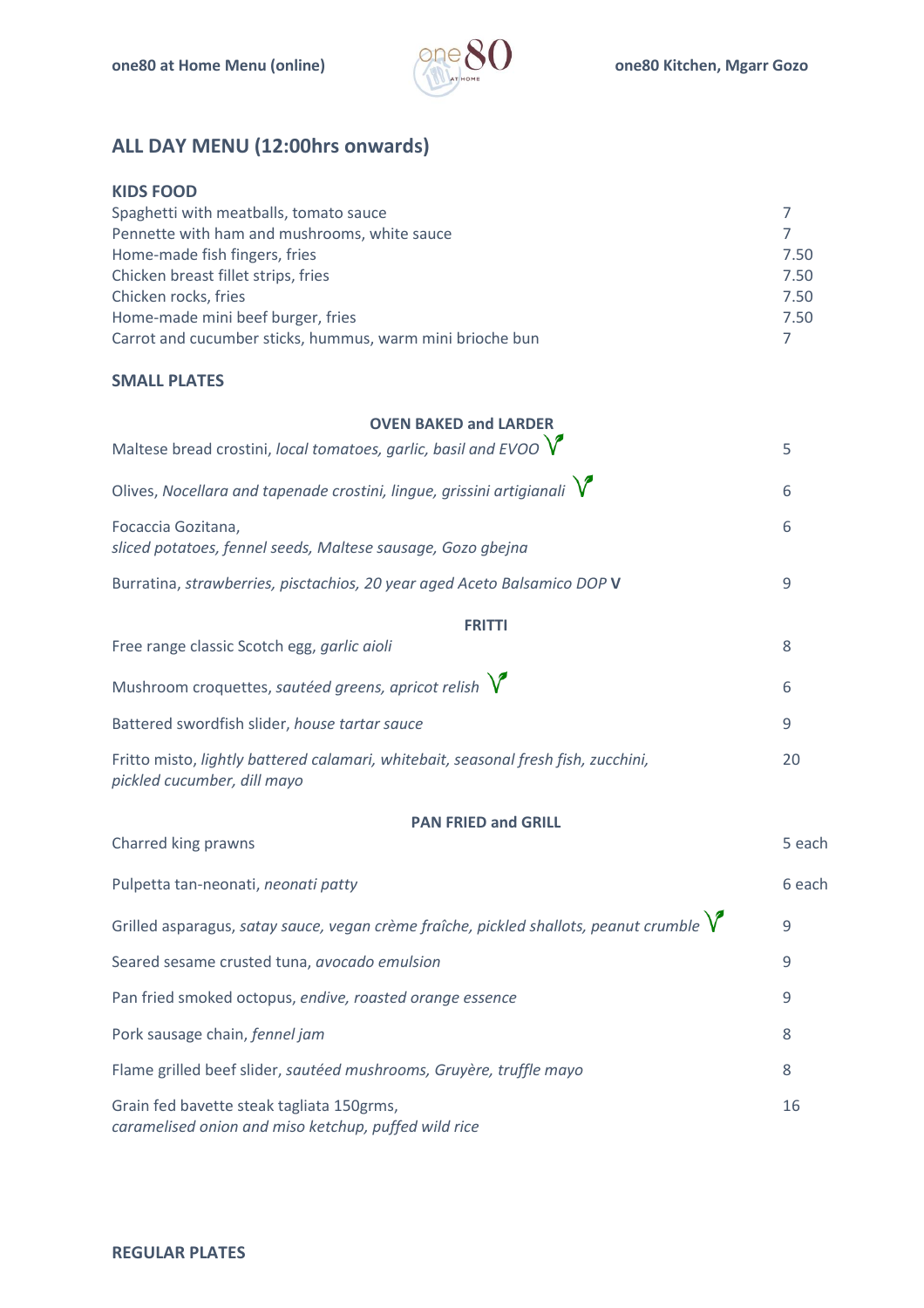

| Pan fried brown meagre,<br>pan seared greens                                                                                                              | 28    |
|-----------------------------------------------------------------------------------------------------------------------------------------------------------|-------|
| 'Nicoise' salad, $\sqrt{\ }$<br>green beans, kalamata olives, new potatoes, cherry tomatoes, red onions,<br>crispy artichoke hearts, house caper dressing | 16    |
| Cajun chickpea pot, $\sqrt{\ }$<br>with 'meatballs', toasted sourdough bread                                                                              | 19    |
| Pan roasted lamb rump,<br>fennel textures, confit tomatoes, pan jus                                                                                       | 26    |
| Seafood grill<br>whole and a fillet of fresh fish, chef's pick of the day                                                                                 | 35    |
| Flame grilled, grain fed fresh beef rib-eye 350grms,<br>mushroom variations - croquette, king oyster, ketchup                                             | 31    |
| Beef burger in brioche bun,<br>flame grilled beef patty, sautéed mushrooms, Gruyère,<br>truffle mayo, skinny fries, one80 BBQ sauce                       | 16    |
| <b>PASTA and RISOTTO</b>                                                                                                                                  |       |
| Spaghetti,<br>vongole in bianco, cherry tomatoes                                                                                                          | 15/18 |
| Tagliatelle,<br>tossed in an octopus n' garlic, kalamata olives, marjoram                                                                                 | 14/17 |
| Tortellacci,<br>filled with lobster and grouper, bisque, sour cream, black tobiko                                                                         | 16/19 |
| Fresh strigoloni, $\sqrt{\ }$<br>sundried tomato pesto, asparagus, 'crème fraiche', toasted pine nuts                                                     | 13/16 |
| Maccheroni al torchio,<br>Maltese sausage chunks, creamy Port wine jus                                                                                    | 14/17 |
| Risotto San Maiolo Carnaroli,<br>squid ink, flambéed baby calamari                                                                                        | 15/18 |
| Risotto San Maiolo Carnaroli, V<br>roasted tomato sauce, stracciatella di Bufala, candied pecan nuts, olive soil                                          | 13/16 |

#### **LARGE PLATES**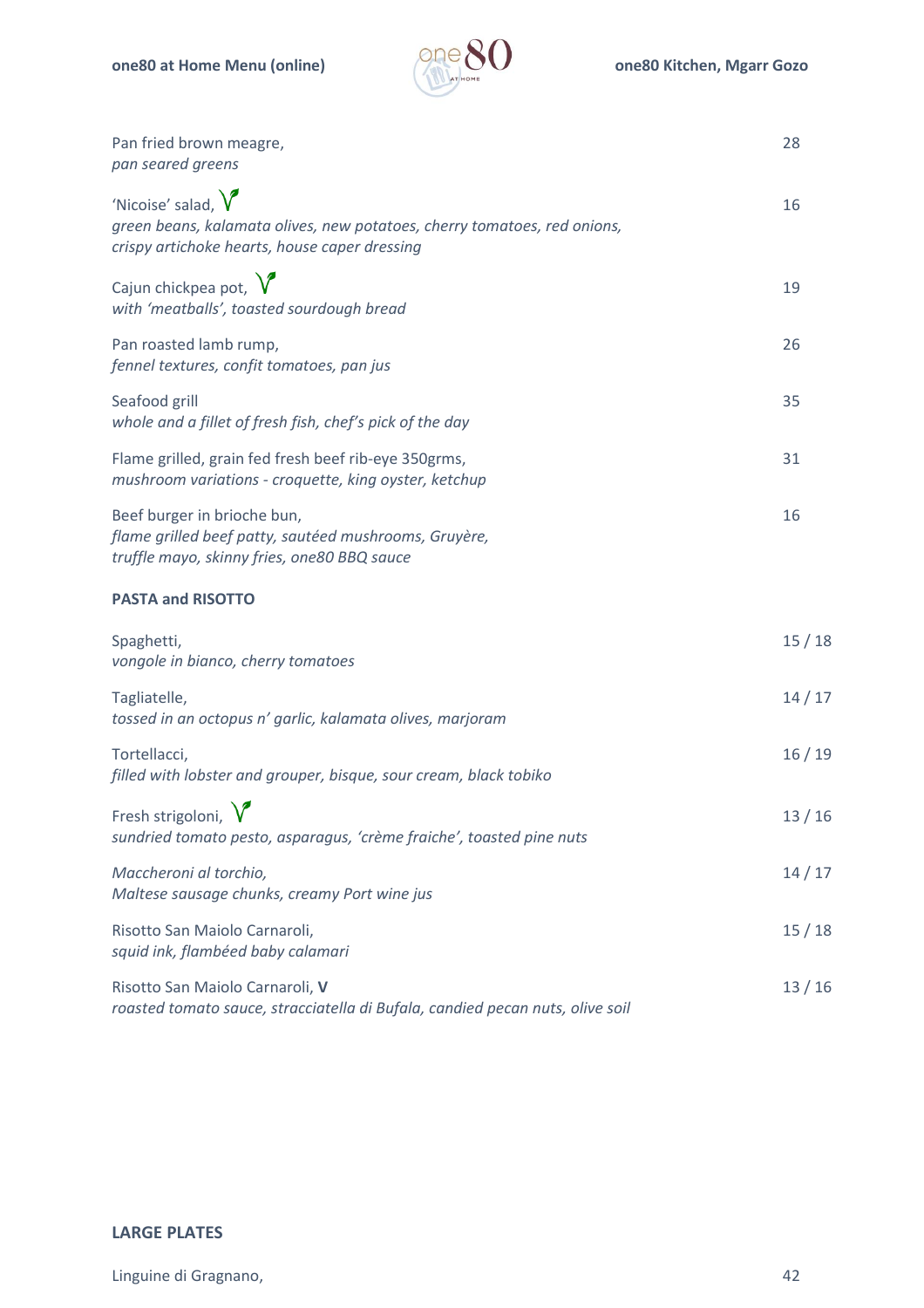

*with mixed seafood and shellfish*

| All chicken board,<br>pan seared chicken breast, BBQ chicken thighs, sticky Teriyaki chicken wings,<br>pickled cucumbers, garlic aioli                      | 40 |
|-------------------------------------------------------------------------------------------------------------------------------------------------------------|----|
| Surf and Turf plank,<br>600grms chargrilled grain fed bavette steak, herb glazed prawns, pork sausage chain,<br>roasted heritage carrots, peppercorn sauce  | 75 |
| Flame grilled USDA Chateaubriand 700grms,<br>sautéed shallots, porcini and chestnut mushrooms, classic Béarnaise sauce,<br>crispy onion rings, skinny fries | 80 |

#### **EXTRA SIDE DISHES**

| Creamy mash potatoes, fresh chives V                        | $\overline{4}$ |
|-------------------------------------------------------------|----------------|
| Skinny fries $\sqrt{\ }$                                    | $\overline{4}$ |
| Parmesan fries V                                            | 5              |
| Sweet potato fries $\sqrt{\ }$                              | 5              |
| Roast potatoes, fennel seeds, onions and garlic $\sqrt{\ }$ | $\overline{4}$ |
| Fresh mixed salad $\sqrt{\ }$                               | $\overline{4}$ |
| Pan seared greens $\sqrt{\ }$                               | 5              |
| Sautéed seasonal vegetables $\sqrt{\ }$                     | 5              |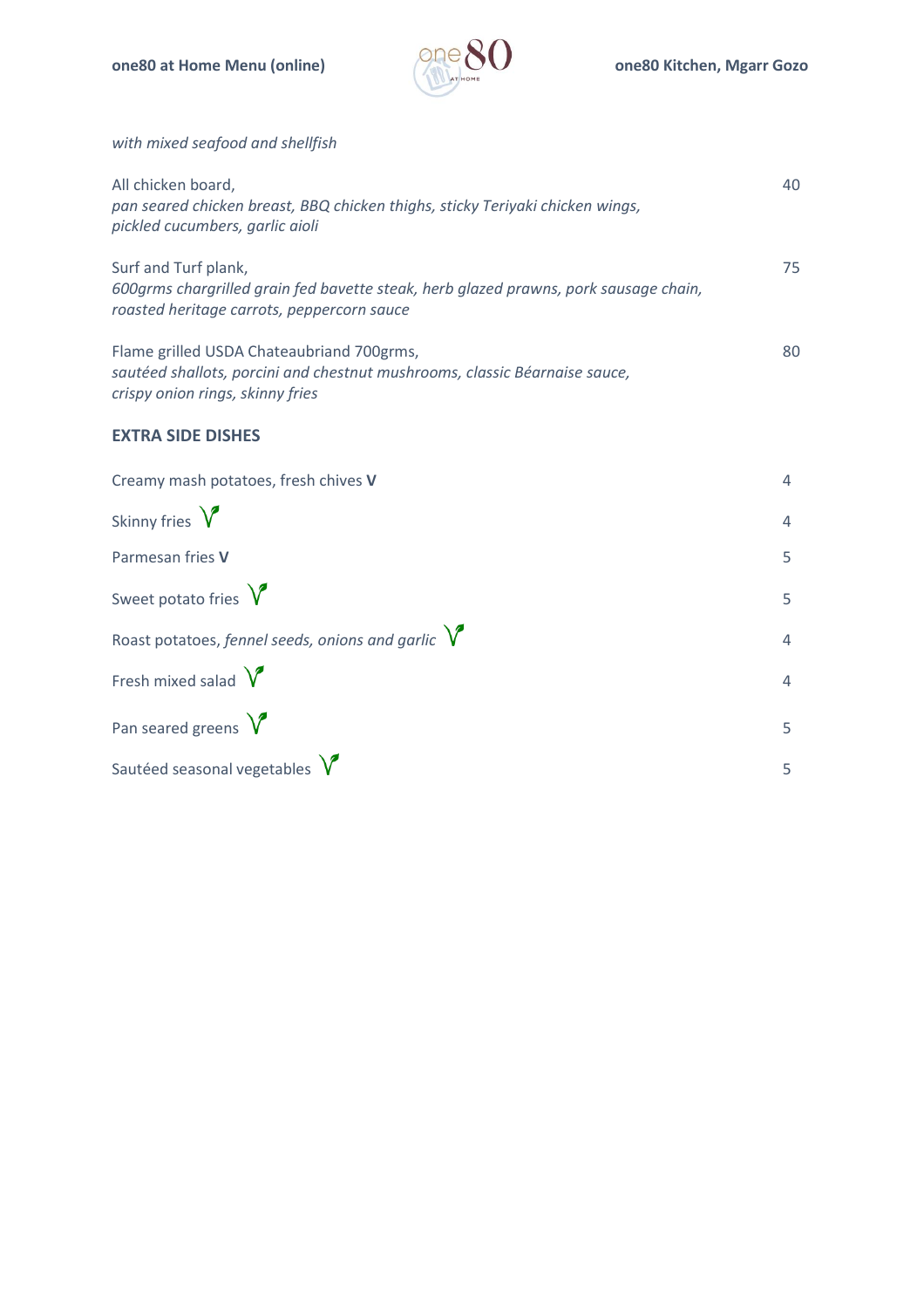

#### **DESSERTS**

| Broken cannolo,<br>sheep's milk ricotta, chocolate chips, pistachios, candied peel                                                          | 8.00           |
|---------------------------------------------------------------------------------------------------------------------------------------------|----------------|
| 65% dark chocolate delice,<br>honeycomb                                                                                                     | 7.50           |
| Panna cotta with soya milk, $\sqrt{\ }$<br>berries compote, crispy oat cracker                                                              | 7.00           |
| Almond tart,<br>orange dust                                                                                                                 | 7.00           |
| Imqaret,<br>date fritters                                                                                                                   | 3.00 per piece |
| Cheese plate<br>Occelli al Barolo, Tomme de Chevre, Pecorino fresco,<br>pane bruciato, lingue, grissini artigianali, fig jam and Gozo honey | 9.75           |

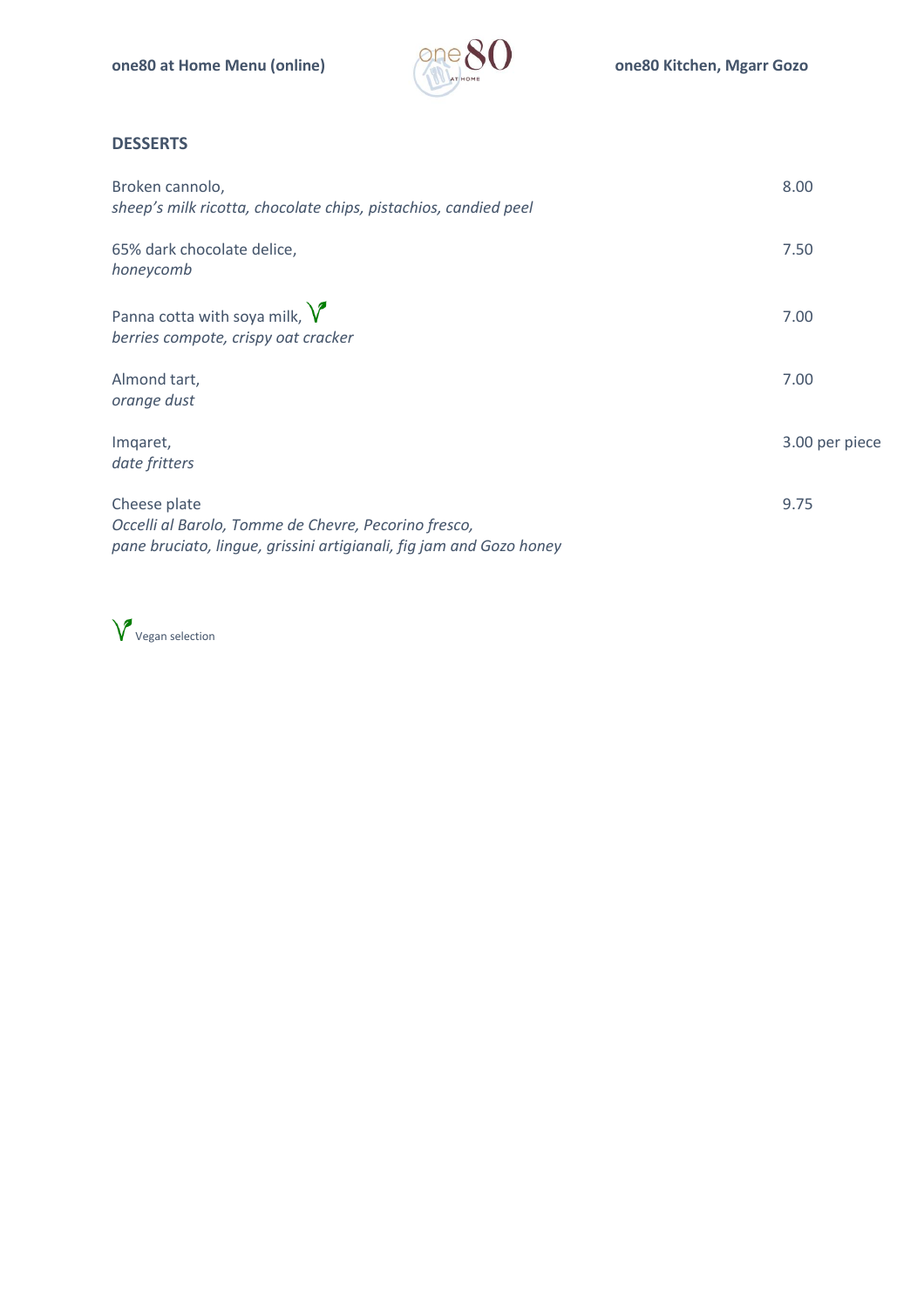

## **DRINKS (08:30hrs till close, all day)**

#### **WINES (Alcoholic)**

*Wines ordered online are discounted by 20% from regular restaurant prices.*

| <b>Sparkling and Champagne (750ml)</b>                                   |        |
|--------------------------------------------------------------------------|--------|
| Prosecco Extra Dry, Borgo Molino, Veneto, Italy                          | 21.50  |
| Prosecco Superiore Vigneto della Riva di San Floriano,                   | 29.00  |
| Nino Franco, Valdobbiadene, Veneto, Italy                                |        |
| Champagne Lallier R.014, Ay, Champagne, France                           | 62.50  |
| Champagne Lallier Grand Cru Blanc De Blancs, Ay, Champagne, France       | 96.00  |
| Dom Perignon, Champagne, France                                          | 260.00 |
| Whites (750ml)                                                           |        |
| Caravaggio Chardonnay, Marsovin, Malta                                   | 15.00  |
| Ulysses Chenin Blanc, Marsovin, Gozo, Malta                              | 21.50  |
| Isis Chardonnay, Meridiana Estate, Ta Qali, Malta                        | 23.00  |
| Palas Gavi, Michele Chiarlo, Piedmont, Italy                             | 19.50  |
| Greco di Tufo, Vesevo, Campagna, Italy                                   | 23.75  |
| Elena Walch Pinot Grigio, Alto Adige, Italy                              | 24.00  |
| Sur Sur, Donnafugata, Sicily, Italy                                      | 24.00  |
| Beyond the Clouds, Elena Walch, Alto Adige, Italy                        | 62.50  |
| Chablis Ropiteau, Burgundy, France                                       | 28.00  |
| Couvent Des Jacobins, Louis Jadot, Burgundy, France                      | 30.00  |
| Sauvignon Blanc Reserva, Santa Carolina, Leyda Valley, Chile             | 21.00  |
| Riesling 'By the Glass', Villa Huesgen, Mosel, Germany                   | 23.00  |
| <b>Rose (750ml)</b>                                                      |        |
| Odyssey Grenache-Shiraz Rosé, Marsovin, Gozo, Malta                      | 20.00  |
| Calafuria Rosato Salento, Antinori Tomaresca, Puglia, Italy              | 22.00  |
| Côte du Rhône Rosé Samorens, Ferraton Père et Fils, Rhone Valley, France | 23.00  |
| <b>Reds (750ml)</b>                                                      |        |
| Carvaggio Merlot, Marsovin, Malta                                        | 15.00  |
| Ulysses Shiraz, Marsovin, Gozo, Malta                                    | 18.75  |
| Melgart, Meridiana Estate, Ta Qali, Malta                                | 26.50  |
| Gran Passione Rosso, Botter, Veneto, Italy                               | 18.75  |
| Lamuri d'Almerita, Tasca D'Almerita, Sicily, Italy                       | 22.50  |
| Il Bruciato Bolgheri, Tenuta Guado al Tasso, Tuscany, Italy              | 30.50  |
| Barolo Castiglione, Vietti, Piedmont, Italy                              | 79.00  |
| Pinot Noir Private Bin, Villa Maria, Marlborough, New Zealand            | 23.75  |
| Chateauneuf du Pape, E. Guigal, Southern Rhone, France                   | 50.00  |
| Brun e Blonde Cote-Rotie, E. Guigal, Northern Rhone, France              | 79.00  |
| Les Breteches, Château Kefraya, Bekaa Valley, Lebanon                    | 22.00  |
| Barrel Select Malbec, Bodega Norton, Uco Valley, Mendoza, Argentina      | 23.75  |
| Jim Barry Single Vineyard Shiraz, Clare Valley, South Australia          | 29.50  |
| <b>Dessert and Fortified</b>                                             |        |
| Dolce Vita 'Late Harvest', Camilleri Wines, Malta (500ml)                | 19.00  |
| Nivole Moscato, Michele Chiarlo, Piedmont, Italy (750ml)                 | 25.00  |
| Chateau Ksara Moscatel, Chateau Ksara, Bekaa Valley, Lebanon (500ml)     | 22.50  |
| Late Bottled Vintage Port, Niepoort, Douro, Portugal (750ml)             | 39.50  |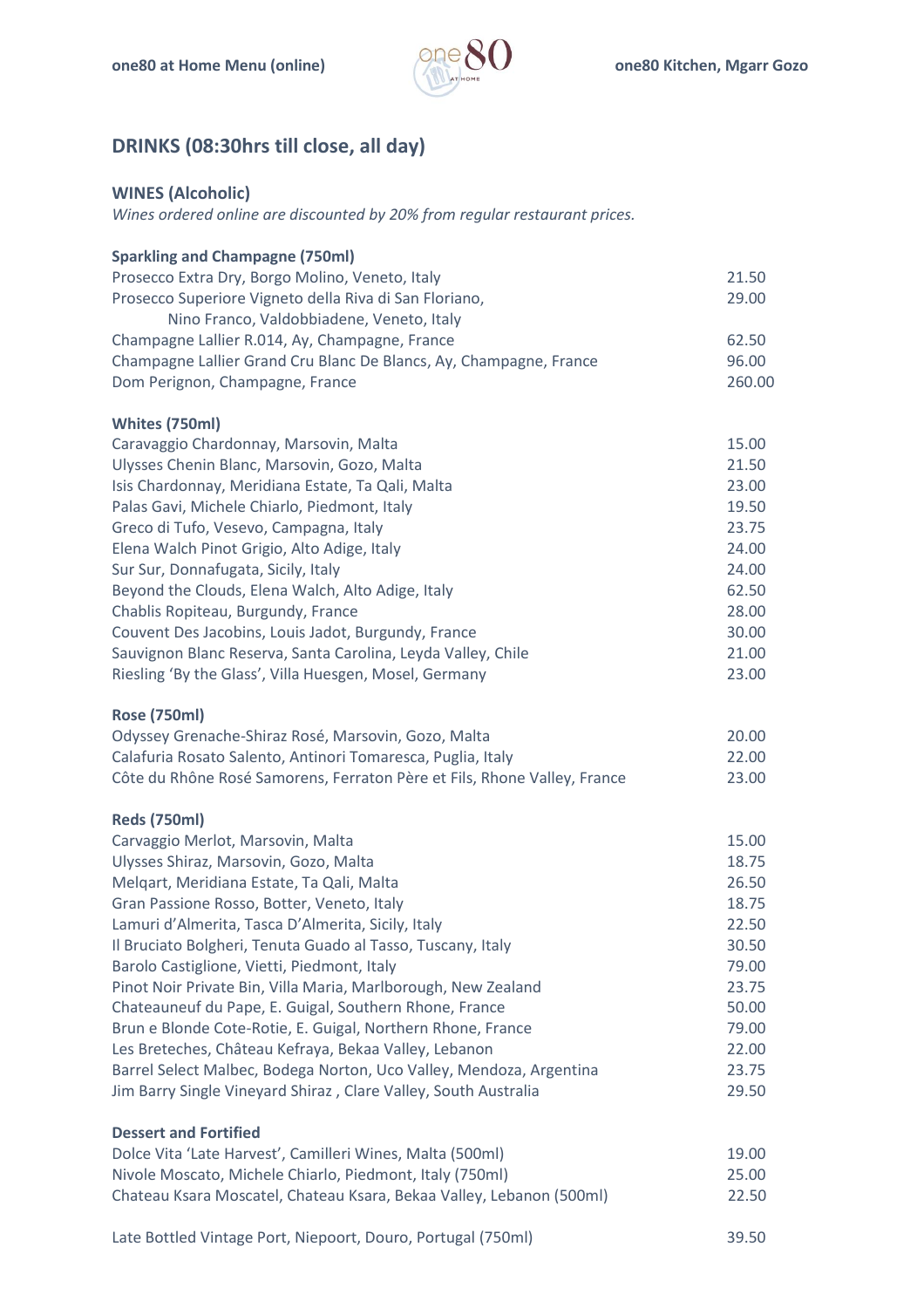

### **DRINKS (Alcoholic)**

| Thatchers Gold Cider 500ml                 | 6.50 |
|--------------------------------------------|------|
| Old Mout Kiwi & Lime Cider 500ml           | 6.50 |
| Old Mout Pineapple & Raspberry Cider 500ml | 6.50 |
| Cisk Lager 250ml                           | 2.95 |
| Cisk Excel 250ml                           | 2.95 |
| Hopleaf 250ml                              | 2.95 |
| Shandy 250ml                               | 2.75 |
| Budweiser 250ml                            | 3.00 |
| Heineken 250ml                             | 3.00 |
| Corona 330ml                               | 5.00 |
| Lord Chambray Grand Harbour                | 5.50 |
| Lord Chambray San Blas                     | 5.50 |
| Lord Chambray Blue Lagoon                  | 5.50 |
| Lord Chambray Coral Cave                   | 5.50 |